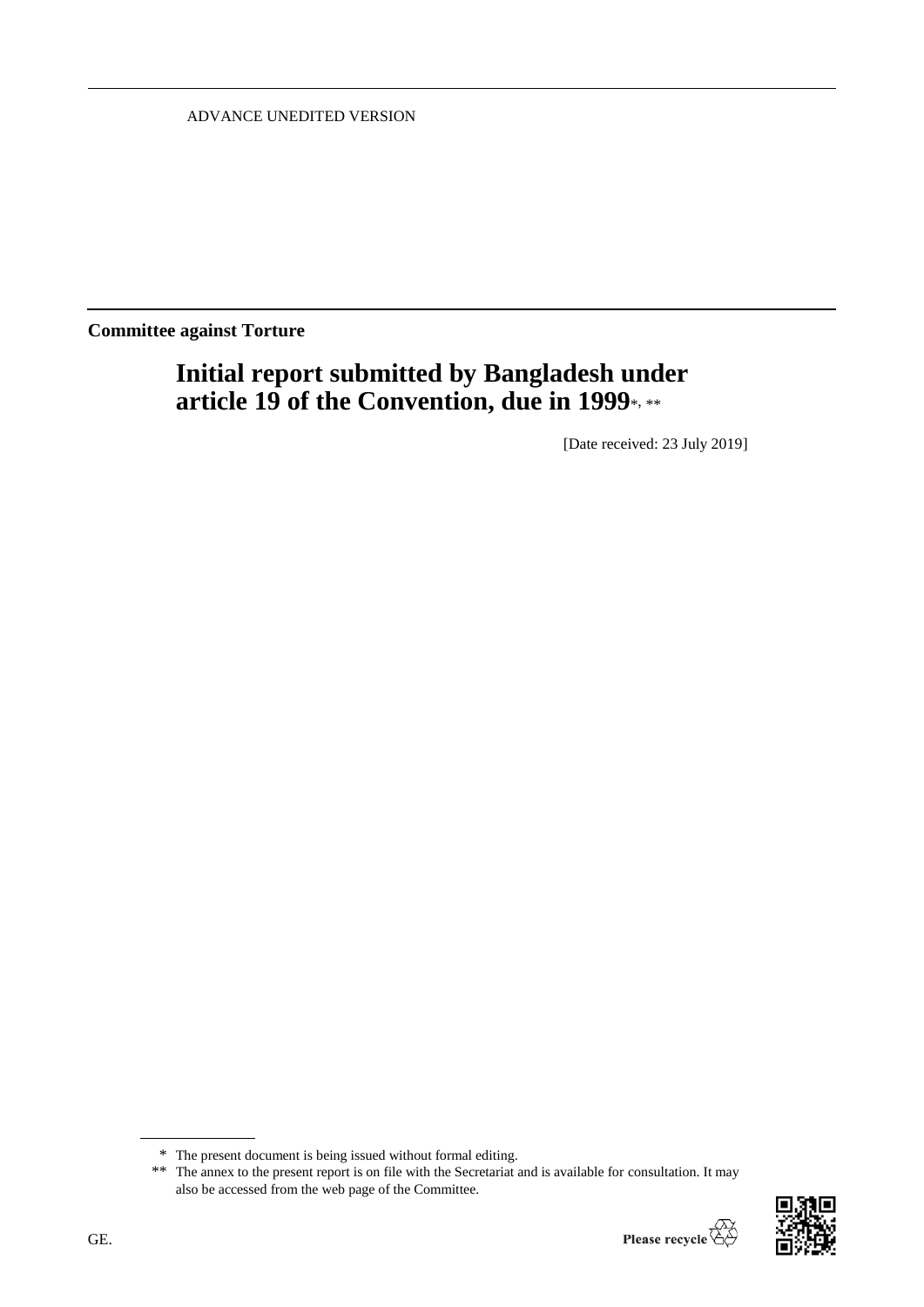## **I. INTRODUCTION**

1. The Government of Bangladesh ('the GoB') hereby submits this initial state-party report under article 19 of the United Nations Convention against Torture and Other Cruel, Inhuman or Degrading Treatment or Punishment, 1984 ('the UNCAT'). The present report goes systematically through the UNCAT provisions so as to reflect the measures taken by the GoB to give effect to the provisions of the said Convention.

## **Methodology**

2. This report contains information on the status of implementation of the UNCAT until the present. The report has been prepared after analysing the information and data collected from both primary and secondary sources. The primary sources consist of Acts of Parliament, Ordinance, Rules, Regulations, the decisions of the Supreme Court, information furnished by the relevant government entities etc. The secondary sources include the 2nd & 3rd Cycle UPR Reports of Bangladesh, reports prepared by the Ministries and information available on the government websites. While preparing the report the GoB held a series of consultations involving relevant Ministries/ Divisions/ Agencies during the course of preparation of the report. The GoB also held National Stakeholder Consultation with the participation of the National Human Rights Commission, Non-Government Organizations and Civil Society Organizations, particularly dealing with human rights issues.

# **II. SCOPE OF BANGLADESH'S LEGAL OBLIGATIONS UNDER THE UNCAT**

3. Bangladesh acceded to the UNCAT on 5 October 1998. Bangladesh is among the UN member States that supported the UN General Assembly resolution mandating the UN Commission on Human Rights to draw up the draft text the Convention against Torture and Other Cruel, Inhuman or Degrading Treatment or Punishment, 1984.<sup>1</sup> In addition, Bangladesh has supported a number of pertinent General Assembly resolutions relating to prevention and punishment of torture, such as the Declaration on the Protection of All Persons from Being Subjected to Torture and Other Cruel, Inhuman or Degrading Treatment or Punishment,<sup>2</sup> the Code of Conduct for Law Enforcement Officials,<sup>3</sup> the Principles of Medical Ethics Relevant to the Role of Health Personnel, Particularly Physicians, in the Protection of Prisoners and Detainees Against Torture and other Cruel, Inhuman or Degrading Treatment or Punishment, 4 and the Body of Principles for the Protection of All Persons under Any Form of Detention or Imprisonment.<sup>5</sup> Bangladesh is also a party to the International Covenant on Civil and Political Rights, 1966.<sup>6</sup>

4. While acceding to the UNCAT, the GoB made the following declaration with regard to article 14 in the following term:

'The Government of the People's Republic of Bangladesh will apply article 14 paragraph 1 in consonance with the existing laws and legislation in the country.' Bangladesh is not a party to the Optional Protocol to the UNCAT.

5. In Bangladesh, international treaties do not automatically become part of the domestic law of Bangladesh unless they are transformed into the domestic laws by way of an enabling legislation. However, the absence of domestic legislation does not preclude the Courts for applying the principles of international instruments. The Supreme Court in Bangladesh has declared in the case of State vs Metropolitan Police Commissioner "If domestic laws are not clear enough on the issue in question, the national courts should draw upon the principles incorporated in the international instruments". Moreover, often the provisions of a particular

<sup>1</sup> G.A. Res. 32/62, U.N. Doc. A/RES/32/62.

<sup>2</sup> G.A. Res. 3452(XXX), UN Doc. A/RES/3452(XXX).

<sup>3</sup> G.A. Res. 34/169, U.N. Doc. A/RES/34/169.

<sup>4</sup> G.A. Res. 37/194, U.N. Doc. A/RES/37/194.

<sup>5</sup> G.A. Res. 43/173, U.N. Doc. A/RES/43/173.

<sup>6</sup> Acceded on 06 September 2000.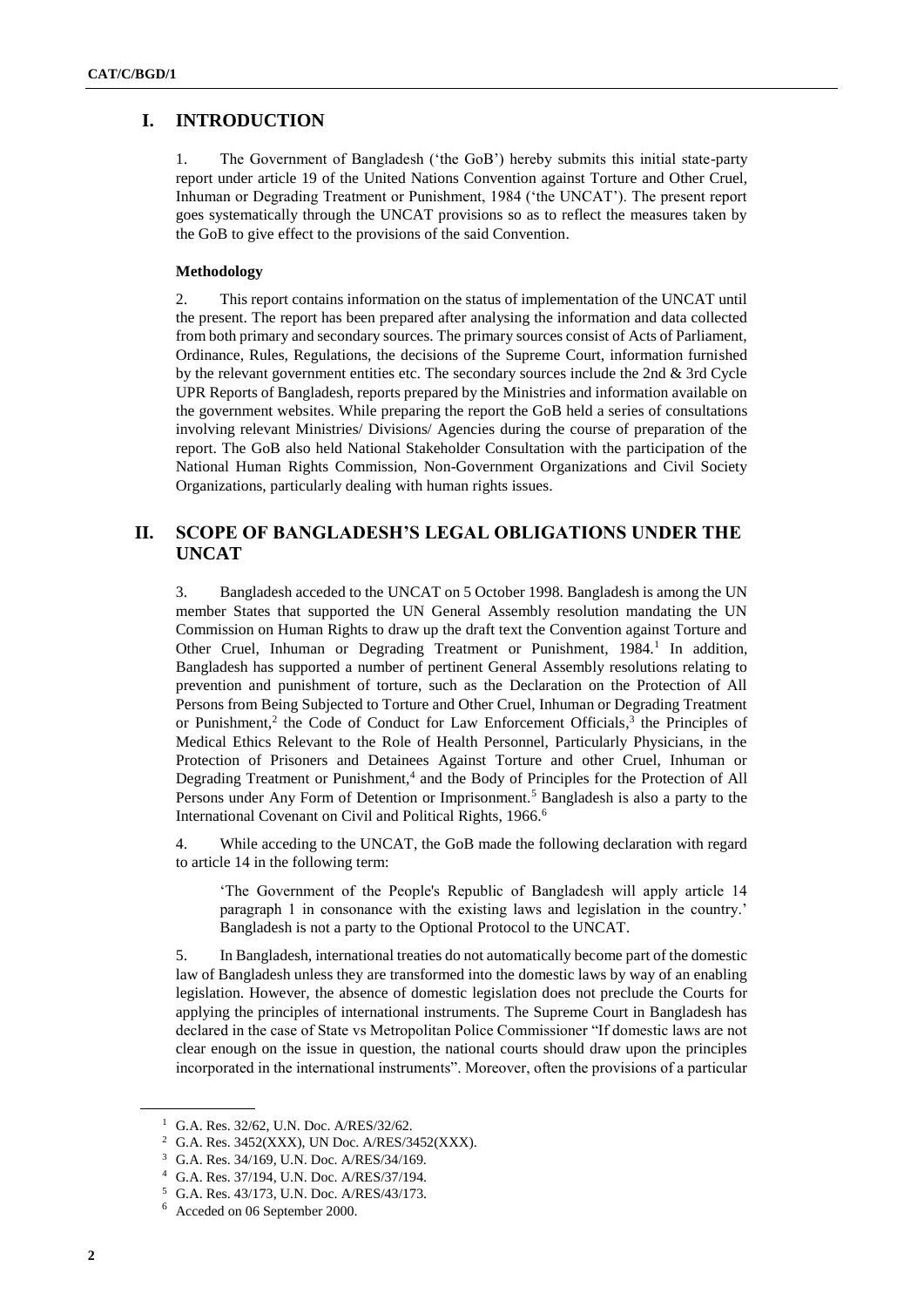treaty are implemented through application of multiple relevant legislations. For example, a number of penal laws and the provisions of the constitution address specific provisions of International Covenant on Civil and Political Rights (ICCPR), although no single enabling legislation has been adopted to apply ICCPR provisions in Bangladesh.

6. The Constitution incorporates justiciable provisions prohibiting torture as one of the fundamental rights. In addition to the specific provision for protection in respect of trial and punishment, respect to human rights and dignity of a person is protected through Part II and Part III of the constitution. Part III which contains judicially enforceable provisions of 'Fundamental Rights' that ensure and safeguards rights related to trial and punishment including protection against torture. Moreover judicially non-enforceable Principles of State Policy (FPSP) which are incorporated in Part II marked 'fundamental human rights and freedoms and respect for the dignity and worth of the human person' as a guiding principle for the work of the State.<sup>7</sup> In addition to the Constitution, Acts of Parliament, executive decisions/enactments, decisions of the Supreme Court, and policy measures constitute the domestic legal regime concerning prevention and punishment of torture.

# **III. DOMESTIC IMPLEMENTATION OF THE UNCAT**

## **LEGAL FRAMEWORK FOR IMPLEMENTATION OF UNCAT**

#### **Article 2**

7. The Constitution of Bangladesh has vested legislative, executive and judicial power respectively in the Parliament, the Cabinet and the Supreme Court. A brief account of their respective roles has been provided below in relation to the application of UNCAT provisions.

#### **Legislative Measures**

#### *The Constitution*

8. Article 35(5) of the Constitution, which provides for protection of any persons against torture or cruel, inhuman, or degrading punishment or treatment is recognised as a justiciable fundamental right. The protection against torture extends to citizens and non-citizens alike. Article 26 of the Constitution provides that any law inconsistent with fundamental rights shall to the extent of its inconsistency become void. The Constitution guarantees equality before law and entitles the citizens to equal protection of law.<sup>8</sup> Protection of right to life and personal liberty from any detrimental action is recognised as a fundamental right.<sup>9</sup> The Constitution provides for safeguards against arbitrary arrest and unlawful detention.<sup>10</sup> It also incorporates the right to be informed of the grounds of arrest and the right to be represented by a legal practitioner of the apprehended person's own choice.<sup>11</sup>

#### **Primary & Delegated Legislations**

9. The Constitution has invested the Parliament with the authority to make laws in order for giving effect to the fundamental rights enshrined therein. The Constitution also prohibits that the Parliament should not enact any laws inconsistent with the fundamental rights and any laws so made will be void to the extent of such inconsistency.<sup>12</sup>

10. The Parliament has enacted the Torture and Custodial Death (Prevention) Act, 2013 with the specific objective to give effect to the provisions of the UNCAT. The said Act contains extensive provisions for the prevention and punishment of any act amounting to torture.

<sup>7</sup> The Constitution of the People's Republic of Bangladesh, § 11.

<sup>8</sup> *Ibid,* §§ 27 & 31.

<sup>9</sup> *Ibid,* § 32.

<sup>10</sup> *Ibid*, § 33 (1).

<sup>11</sup> *Ibid,* § 33(1).

<sup>12</sup> *Ibid*, Art. 26.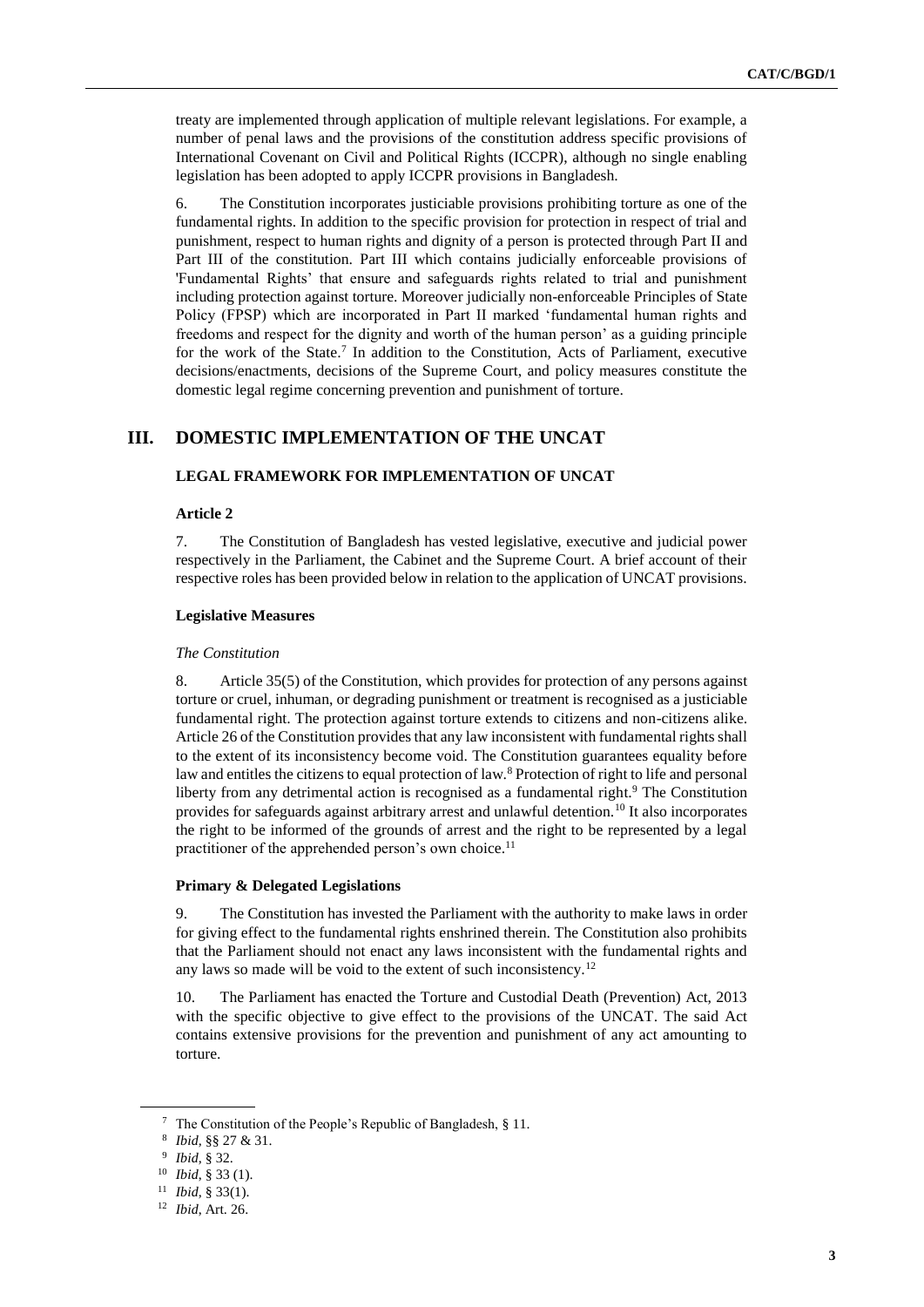11. The penal law of the country prohibits all acts of violence that may amount to torture in appropriate circumstances but under different definitions. The Penal Code, 1860 contains extensive provisions addressing the aforesaid criminal acts amounting to torture. The Penal Code criminalizes acts causing hurt<sup>13</sup> and grievous hurt<sup>14</sup> to any individual. 'Hurt' is defined as an act, which causes bodily pain, disease or infirmity to any person and some grace form of hurt is designated as 'grievous hurt.' Given that the concept of 'torture' includes mental sufferings, acts of 'criminal force',  $15$  'assault'<sup>16</sup> and 'criminal intimidation'<sup>17</sup> are also criminalised under the Penal Code.

12. Among other laws which purport to give effect to the provisions of the UNCAT are included the Children Act, 2013; the Code of Criminal Procedure, 1898; the Criminal Rules and Orders, 2009; the Domestic Violence (Prevention and Protection) Act, 2010; the Dowry Prohibition Act, 2018; the Evidence Act, 1872; the Extradition Act, 1974; the Identification of Prisoners Act, 1920; the Government Servants (Discipline and Appeal) Rules, 1985; the Legal Aid Services Act, 2000; the Mutual Legal Assistance in Criminal Matters Act, 2012; the Mutual Legal Assistance in Criminal Matters Rules, 2013; the Police Act, 1861; the Prisons Act, 1894; the Prisoners Act, 1900; the Police Regulations, Bengal-1943; the Probation of Offenders Ordinance, 1960; the Police Officers (Special Provisions) Ordinance, 1976; the Prevention of Cruelty to Women and Children Act, 2000 etc.

#### **Administrative Measures**

13. The Constitution of Bangladesh defines disciplined forces as - (a) the army, navy or air force; (b) the police force; (c) any other force declared by law to be a disciplined force. According to section 2(iv) of the Torture and Custodial Death (Prevention) Act, 2013, law enforcement agencies mean the Police, Rapid Action Battalion (RAB), Border Guard Bangladesh (BGB), the Customs Authority, the Immigration Authority, Criminal Investigation Department (CID), Special Branch (SB), Detective Branch (DB), *Bangladesh Ansar & Village Defence Party*, the Coast Guard including any other law enforcement agencies in Bangladesh. Among others, the Department of Narcotics Control and Anti-Corruption Commission wield the power to arrest any purported offender.

14. The Ministry of Home Affairs is the principal administrative authority which is responsible for maintenance of law, order and security in Bangladesh. The Ministry of Home Affairs has two Divisions namely, Public Security Division and Security Services Division. Public Security Division of the Ministry of Home Affairs oversees the disciplined forces/ law enforcement agencies, such as Bangladesh Police, Border Guard Bangladesh (BGB), Bangladesh Coast Guard and *Bangladesh Ansar & Village Defence Party* ('*Ansar & VDP*'). Security Services Division of the Ministry of Home Affairs oversees, among others, the Department of Prisons, the Department of Narcotics Control and the Department of Immigration & Passport.

15. Bangladesh Police has put in place a well-established administrative mechanism to take departmental actions against police officers responsible for any kind of misconduct (including those amounting to torture). Any aggrieved person may lodge complaint to the superior police officials about custodial or non-custodial torture. The laws concerning administrative actions against police members include the Police Officers (Special Provisions) Ordinance, 1976; the Police Regulations, Bengal–1943; and the Government Servants (Discipline and Appeal) Rules, 1985. The aforesaid laws set out comprehensive procedures for taking disciplinary actions against the guilty police personnel. The Police Officers (Special Provisions) Ordinance,1976 has incorporated disciplinary measures including (i) dismissal from service; (ii) removal from service; (iii) discharge from service; (iv) compulsory retirement; (v) reduction to lower rank.

16. The Government Servants (Discipline and Appeal) Rules, 1985 incorporates a comprehensive list of punitive measures. The Police Regulations, Bengal–1943 includes

<sup>13</sup> The Penal Code, 1860, § 323.

<sup>14</sup> *Ibid*, § 325.

<sup>15</sup> *Ibid*, § 352.

<sup>16</sup> *Ibid*, § 357.

<sup>17</sup> *Ibid,* § 506.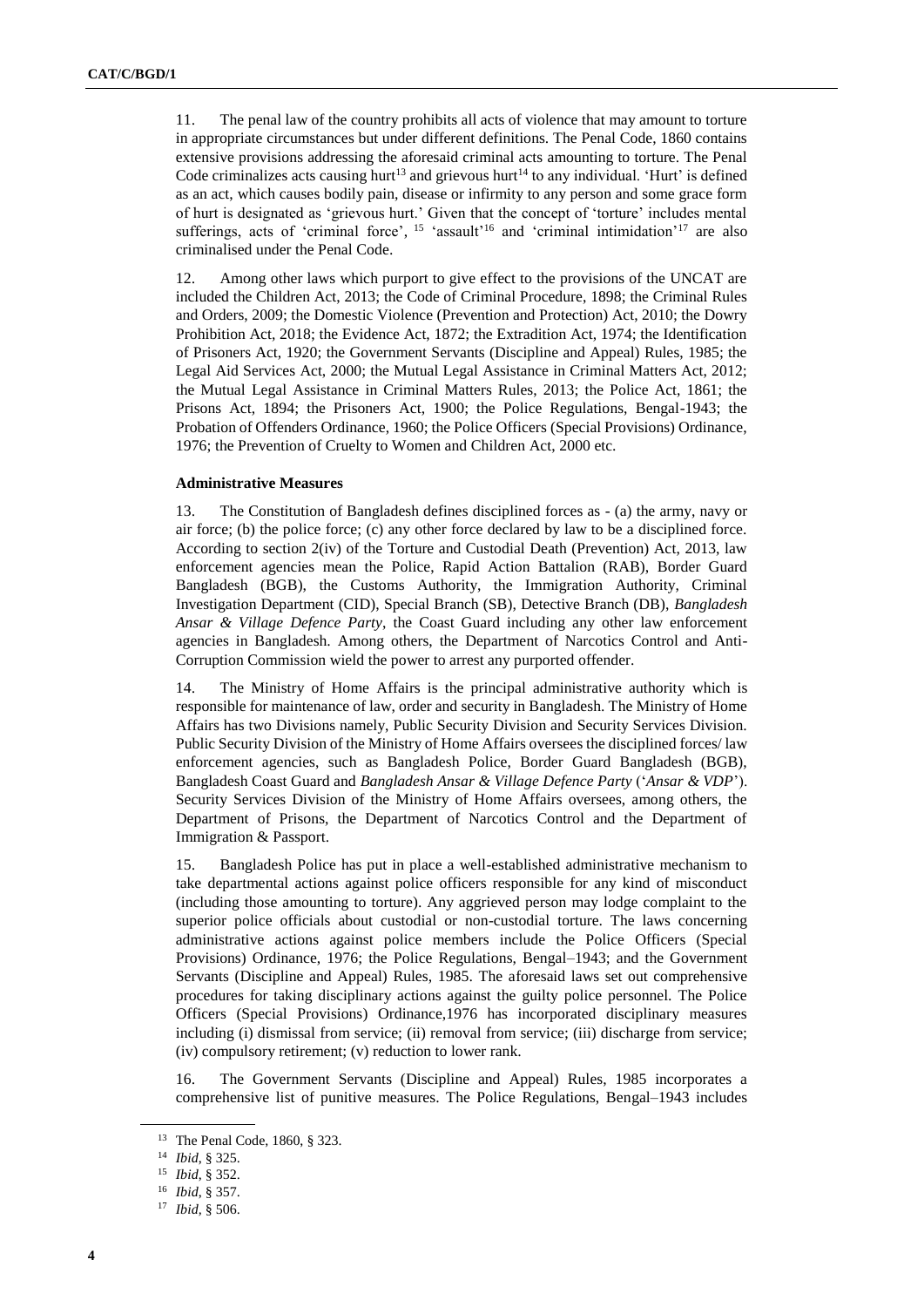dismissal, removal from service, reduction, deprivation of approved service increment, removal from any office of distinction, black mark, warning and censures as a form of punitive measures against the police personnel guilty of misconducts.<sup>18</sup>

17. The Police Headquarters has a section titled 'Discipline and Professional Standard' to receive complaints against the police officers. Complaints may also be lodged with the relevant high officials in the field units.

18. The Ministry of Law, Justice and Parliamentary Affairs is the leading administrative authority which oversees the administration of justice as well as the normative development of the country's legal system. The said Ministry has two divisions namely, the Law and Justice Division and Legislative and the Parliamentary Affairs Division. The functions of Legislative and Parliamentary Affairs Division include preparation of draft laws and vetting the Bills before they are placed before the Parliament.

#### **Judicial Measures**

#### *The Supreme Court*

19. The Supreme Court of Bangladesh is the apex court of the country. It consists of the Appellate Division and the High Court Division (HCD).<sup>19</sup> According to the Constitution, the right to move the HCD for enforcement of fundamental right is itself a justiciable fundamental right.<sup>20</sup> A person can apply to the HCD in case of any violation of fundamental rights. As regards remedy, the Constitution provides that the HCD may give such directions or orders to any person or authority in connection with the affairs of the Republic as may be appropriate for the enforcement of the fundamental rights. $21$ 

20. The decision of the Supreme Court is binding on all of the subordinate courts of Bangladesh. In order to give full effect to the remedies granted by the Supreme Court, the Constitution stipulates that all authorities, executive and judicial, in the Republic will act in aid of it.<sup>22</sup> In case of any default to comply with the decision of the Supreme Court, the Constitution provides that the Supreme Court will have all the powers to make an order for the investigation of or punishment for any contempt of court.<sup>23</sup> In addition to the Constitution, the Code of Criminal Procedure, 1898 ('the CrPC') empowers the HCD to issue direction in the nature of *habeas corpus* in cases of illegal detentions.<sup>24</sup> The Appellate Division of the Supreme Court hears and determines appeals from judgments, decrees, orders or sentences of the High Court Division.

21. According to section 14 of the Torture and Custodial Death (Prevention) Act, 2013; the Court of Sessions is empowered to try any offence of torture under the aforesaid Act. According to section 16 of the same Act, an appeal from the decision of Court of Sessions shall lie to the HCD of the Supreme Court. The same provision also provides that a victim of torture or an aggrieved person other than any accused-convict may also prefer appeal or review before the superior courts.

22. Any person convicted and punished with imprisonment for life or above under the Torture and Custodial Death (Prevention) Act, 2013 may appeal to the Appellate Division of the Supreme Court as of right from any decision of the HCD. For lesser punishment under the aforesaid Act, a convict may appeal to the Appellate Division from any decision of the HCD only if the Appellate Division grants leave for that purpose. A victim of torture or an aggrieved person including the government other than any accused-convict may also appeal to the Appellate Division from any decision of the HCD only if the Appellate Division grants leave for that purpose (Article 103 of the Constitution of Bangladesh).

<sup>&</sup>lt;sup>18</sup> The Police Regulations, Bengal–1943, § 857.

<sup>19</sup> *Ibid*, § 94(1).

<sup>20</sup> *Ibid,* § 44(1).

<sup>21</sup> *Ibid,* § 102 (1).

<sup>22</sup> *Ibid,* § 111-112.

<sup>23</sup> *Ibid,* § 108.

<sup>24</sup> The Code of Criminal Procedure, 1898, § 491.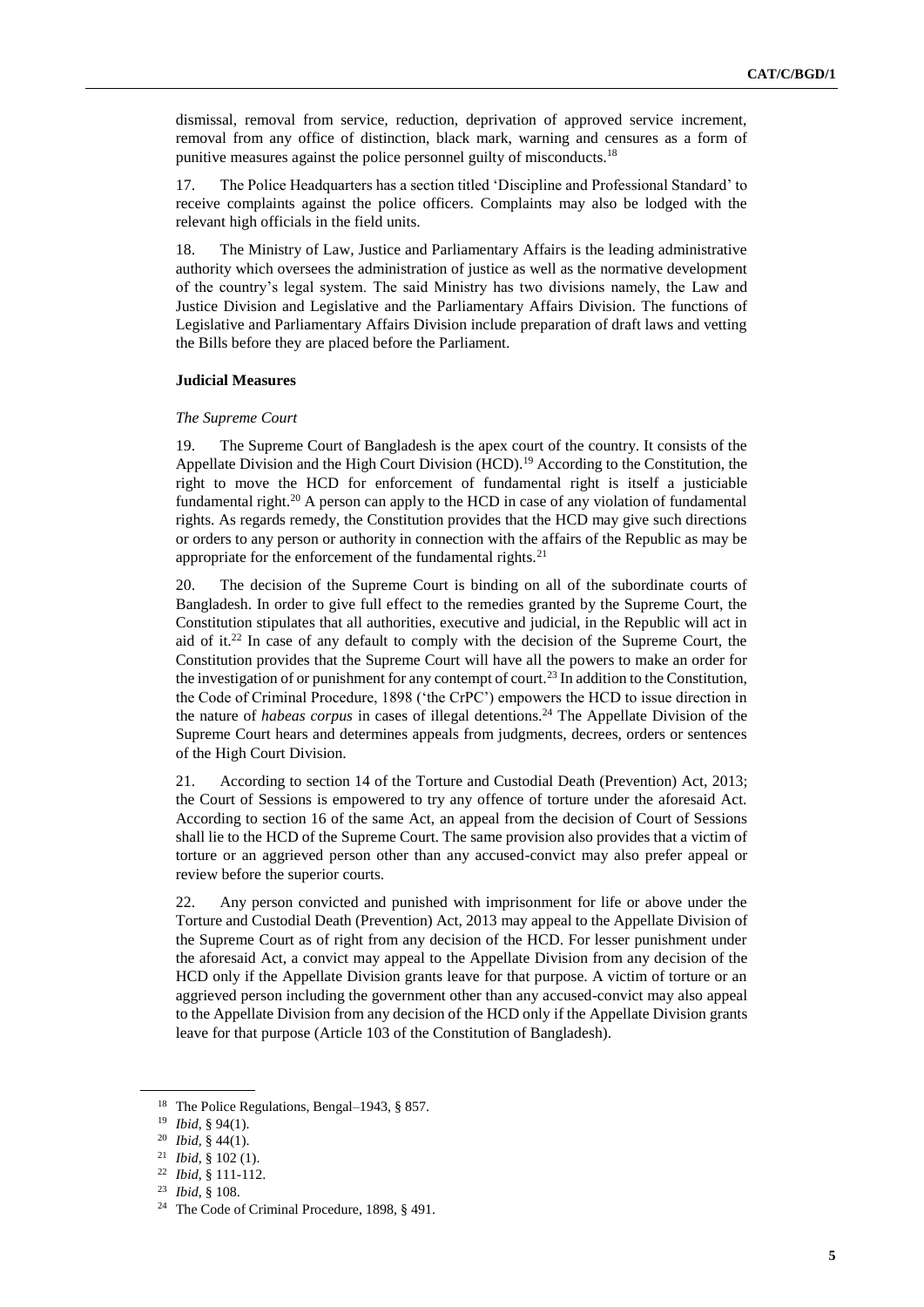23. The Supreme Court of Bangladesh has laid down a number of safeguard measures relating to arrest and detention by the law enforcement agencies. In *Bangladesh Legal Aid and Services Trust v*. *Bangladesh,* <sup>25</sup> the HCD issued 15 directives on safeguard measures to be followed in the case of arrest without warrant, detention, remand and treatment of the arrested persons by the law enforcement agencies. In this case, it was contended that the police had a tendency to exceed its power while arresting someone without warrant under section 54 of the CrPC. In this connection, the Supreme Court observed that torture or cruel, inhuman or degrading treatment in police custody or jail custody was not permissible under the Constitution.

24. In a subsequent case, *Saifuzzaman v. State and Others*<sup>26</sup> the Supreme Court issued guidelines to be followed by the Magistrates and the police in respect of arrest, detention, investigation and treatment of the accused persons.

25. In *Bangladesh Legal Aid and Services Trust v. Bangladesh and Others,* <sup>27</sup> the Supreme Court urged the concerned authorities to ordain a code of conduct for the law enforcement agencies in the light of the UN General Assembly Resolution 34/169 [17 December 1979].

26. The Supreme Court has issued directives to stop all forms of corporal punishment in primary and secondary educational institutions.<sup>28</sup> The said Court has also issued directives with a view to laying down safeguard measures against sexual harassment of women in educational institutions and workplaces.<sup>29</sup>

#### **Other Measures**

27. A number of statutory institutions such as the National Human Rights Commission; the Law Commission, the Legal Aid Services Organisation have played important role in the development and implementation of normative measures against torture.

## *The National Human Rights Commission*

28. The National Human Rights Commission, Bangladesh (BNHRC) was constituted under the National Human Rights Commission Act, 2009 in the light of the Paris Principles to promote and protect human rights in Bangladesh. The functions of the BNHRC extend to, among others, summoning explanation from the law enforcement agencies and other public authorities, visiting jails, prisons or correctional centres, filing writ petitions with the HCD on behalf of the aggrieved persons, conducting inquiry into alleged violation of human rights etc. During 2012 -2019, BNHRC received 77 complaints about allegation of torture.

#### *The Law Commission*

29. The Law Commission is a statutory body which is responsible for facilitating normative development of the legal system of the country. Its functions include studying legal issues, preparing reports and draft laws, making recommendation for amendment or repeal of obsolete laws etc. While preparing draft laws, the Law Commission solicits, consults and considers submissions from various stakeholders. The Law Commission has prepared a number of reports on reform of laws and promotion of human rights such as, abolition of corporal punishment, prevention of sexual harassment in educational institutions and workplaces, prevention of violence against women, protection of victims and witnesses to grave offences, speedy disposal of civil and criminal cases etc.

#### *The Legal Aid Services Organization*

30. The GoB, under the authority of the Legal Aid Services Act, 2000, has formed the National Legal Aid Services Organization (NLASO) in order to facilitate poor citizens' access to justice.

<sup>&</sup>lt;sup>25</sup> [2003] 55 DLR 363.<br><sup>26</sup> [2004] 56 DLR 324

<sup>[2004] 56</sup> DLR 324.

<sup>27</sup> [1999] 4 BLC 600.

<sup>28</sup> Writ Petition no. 5684 of 2010.

<sup>29</sup> Writ Petition no. 5916 of 2008.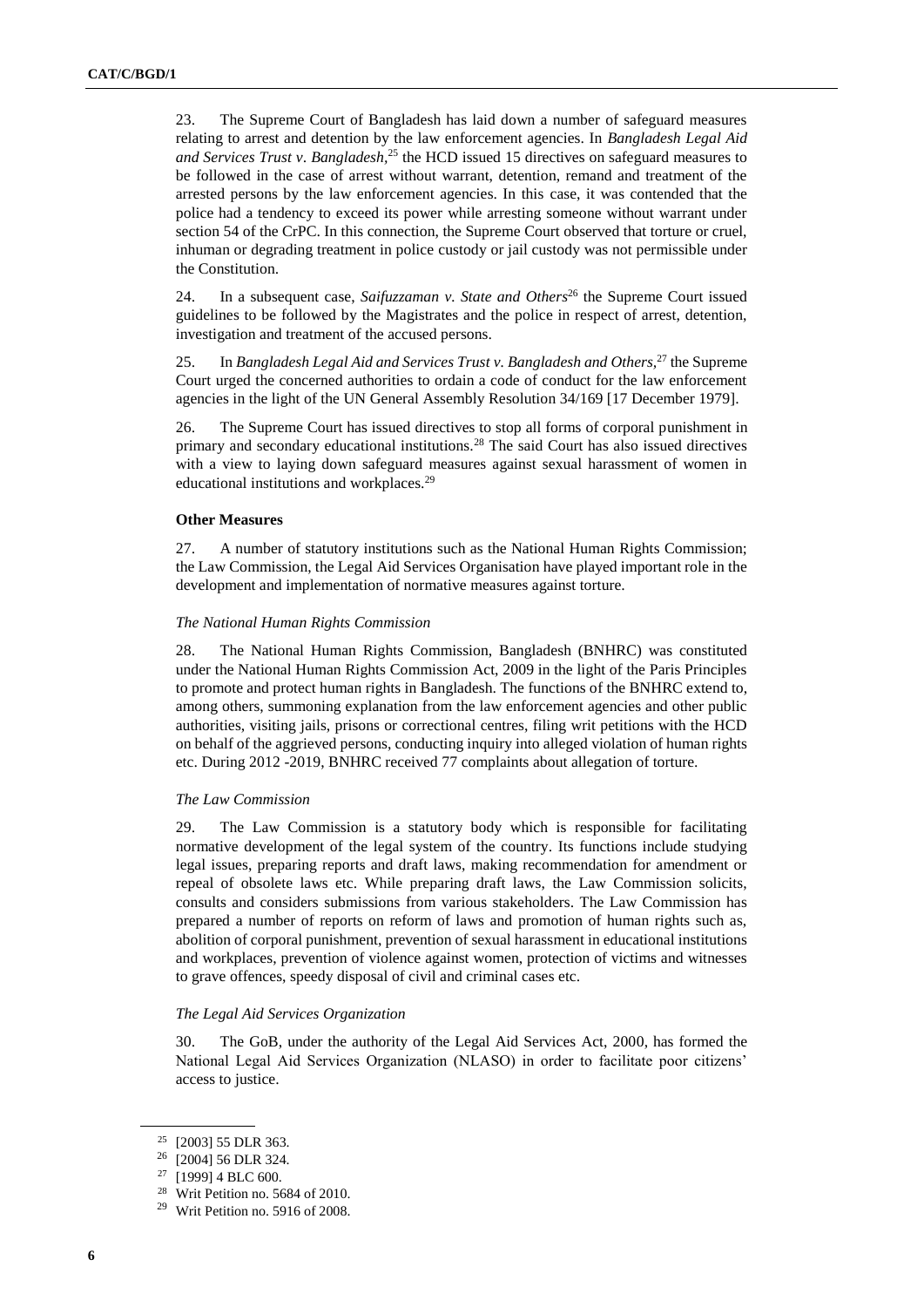## **TORTURE AS A CRIME**

#### **Article 1**

#### **Definition of Torture**

31. The Torture and Custodial Death (Prevention) Act, 2013 has adopted the definition of torture as incorporated in the UNCAT. Section 2(6) of the said Act provides, "'torture' means physical and psychological torture causing pain; beside this- (a) obtaining from any person or a third person information or confession; (b) punishing an accused or a convict; (c) intimidating a person or a third person through him; or (d) for any other reason based on discrimination, inducement or provocation, consent or in virtue of the power of any public official or of the government- such acts will also be regarded as torture."

32. Section 13 of the Torture and Custodial Death (Prevention) Act, 2013 further provides that any attempt, or abetment, or conspiracy to commit torture is also tantamount to an offence under this Act. Any person who commits an offence will be personally liable for consequence thereof under the aforesaid Act.

## **Article 4**

#### **Torture as a Criminal Offence**

33. Section 15(1) of the Torture and Custodial Death (Prevention) Act, 2013 provides for punishment of any person convicted of torture or custodial death. Any person convicted of torture will be punished with rigorous imprisonment for a term no less than five years; or fine of not less than BDT 50,000.00; or both. Section 15(2) of the same Act provides that if death occurs as a result of torture, the punishment will be rigorous imprisonment for life at the least; or fine, the amount of which will be no less than BDT 100,000.00; or both.

34. The Torture and Custodial Death (Prevention) Act, 2013 also provides for punishment of attempt, abetment or conspiracy for commission of torture. Any person who attempts to commit, or aids and abets in committing, or conspires to commit torture, will be punished with rigorous imprisonment for a term of not less than two years, or will be liable to a fine of not less than BDT 20,000.00, or both.<sup>30</sup>

35. The Torture and Custodial Death (Prevention) Act, 2013 further provides that torture will be a cognizable,<sup>31</sup> non-compoundable and non-bailable offence.<sup>32</sup> No exceptional circumstances including a state of war or threat of war, internal political instability or any other public emergency may be invoked in justification of torture.<sup>33</sup>

36. The Penal Code, 1860 ('the Penal Code') defines a number of offences which amount to acts of torture. For example, section 348 of the Penal Code penalizes wrongful confinement of a person in order to extort a confession from him or from any other associated person. Section 323 and 324 of the Penal Code has designated acts causing hurt and grievous hurt to any individual as punishable offences. 'Criminal force' and 'assault' are also punishable offences under the Penal Code. Section 352 of the Code provides that the commission of assault or criminal force, unless caused in consequence of grave and sudden provocation, is punishable with imprisonment for a term which may extend to three months or with a fine up to BDT 500.00 (five hundred taka). Section 506 of the Penal Code defines 'criminal intimidation' as threatening a person with any injury to his person, reputation or property, or to the person or reputation of anyone in whom that person has an interest, with an intention to cause harm to that person, or to cause that person to do any act which he is not legally bound to do, or to omit to do any act which that person is legally entitled to do, as the means of avoiding the execution of such threat.

<sup>30</sup> The Torture and Custodial Death (Prevention) Act, 2013, § 15(3).

<sup>&</sup>lt;sup>31</sup> Cognizable offence means where a Police-officer may arrest without warrant in accordance with the second schedule of the Code of Criminal Procedure, 1898 or under any law for the time being in force.

<sup>32</sup> *Supra* note 30, § 10(1).

<sup>33</sup> *Ibid*, § 12.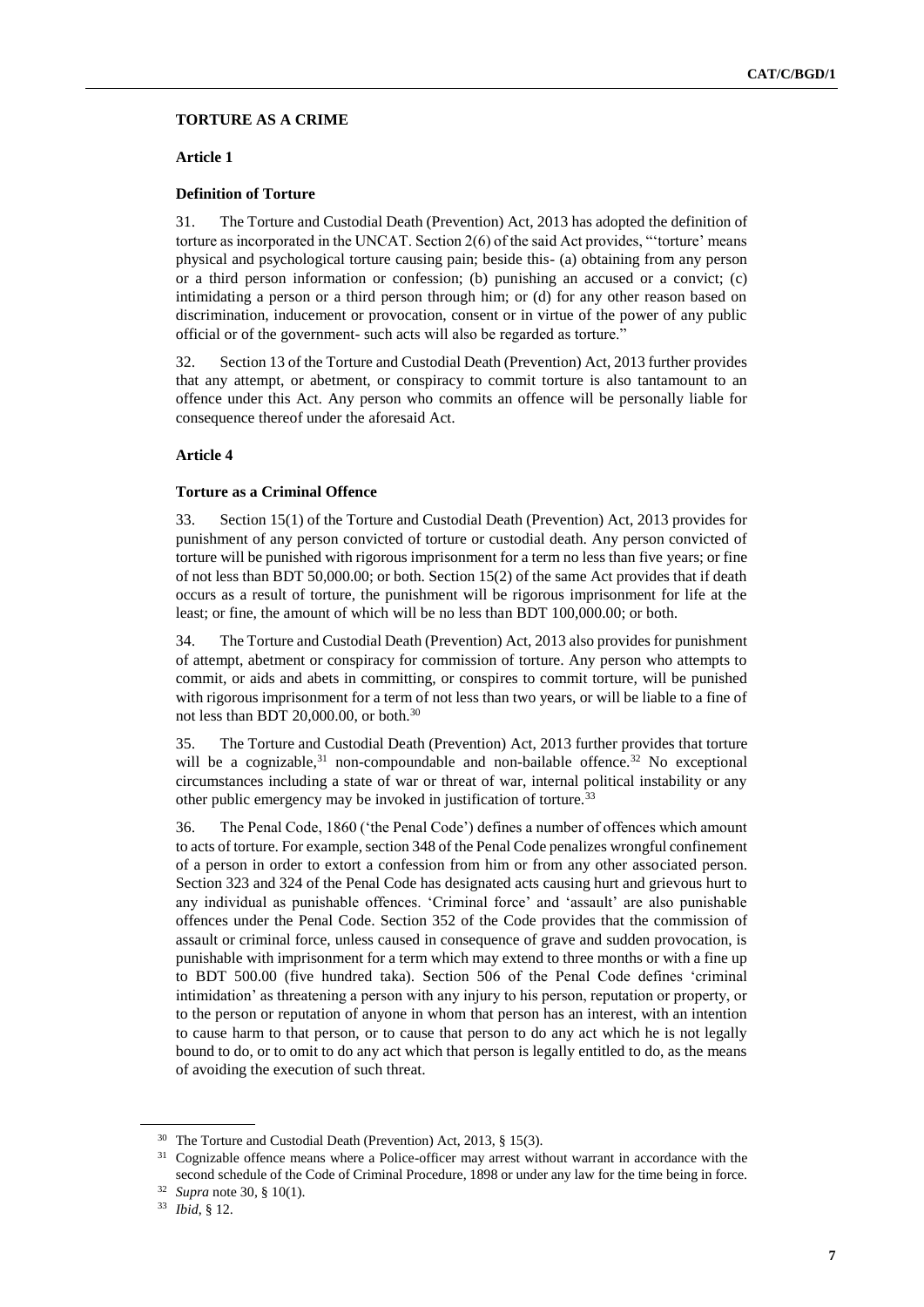37. The Police Act, 1861 provides that every police officer who would offer any unwarrantable personal violence to any person in his custody will be liable to a penalty not exceeding three months' pay or to imprisonment, with or without hard labour, for a period not exceeding three months or both.<sup>34</sup>

38. The Prevention of Cruelty to Women and Children Act, 2000 provides that if a woman is raped in police custody, each and every person responsible for custody of the victim, regardless of their actual involvement in commission of the offence, becomes liable for imprisonment up to ten years but not less than five years of rigorous imprisonment and may also be fined.<sup>35</sup>

#### **PROSECUTION / TRIAL**

#### **Article 5**

## **Jurisdiction**

39. The Torture and Custodial Death (Prevention) Act, 2013 is applicable in all cases of torture as well as any attempt to commit torture by or under the authority of any government official.<sup>36</sup> The jurisdiction established under the said Act encompasses situations when torture is committed within the territory or on board a ship or registered aircraft; or when the alleged perpetrator is a subject of Bangladesh; or when the victim is a national of Bangladesh.

40. The Torture and Custodial Death (Prevention) Act, 2013 incorporates the applicability of the CrPC which extends to the whole of Bangladesh.<sup>37</sup> The CrPC also provides that when a national of Bangladesh commits an offence outside Bangladesh, or commits an offence on any ship or aircraft registered in Bangladesh, that person may be tried in a manner as if he committed the offence within Bangladesh.<sup>38</sup>

41. In addition, the Penal Code confers jurisdiction to try every person for offences defined therein which have been committed within Bangladesh.<sup>39</sup> The Penal Code also applies to acts amounting to offences committed by any citizen of Bangladesh in any place outside Bangladesh or by any person on any ship or aircraft registered in Bangladesh wherever it may be.<sup>40</sup> In virtue of section 3 of the Penal Code, any person who is not a citizen of Bangladesh may be tried for criminal acts amounting to torture punishable under the penal laws of Bangladesh for commission of such offences beyond the territory of Bangladesh, against any other person who is also not a citizen of Bangladesh in the same manner as if such offence were committed within Bangladesh.<sup>41</sup> The jurisdiction provided for under the Penal Code applies to the offences defined therein.

## **Articles 6, 7 & 8**

#### **Arrest and Detention of Persons Accused of Committing Torture Abroad**

42. A person can be taken into the custody when a formal allegation is brought against him of committing an offence with any competent authority in Bangladesh, or when extradition of a person has been requested by a foreign government in respect of any accusation or conviction of committing an offence by him abroad. As a result, in order to apprehend a person alleged to have committed torture within Bangladesh, a formal complaint is required to be lodged under the Torture and Custodial Death (Prevention) Act, 2013.

<sup>34</sup> The Police Act, 1861, § 29.

<sup>35</sup> The Prevention of Cruelty to Women and Children Act, 2000, § 9.

<sup>36</sup> *Supra* note 30, § 2(7).

<sup>37</sup> *Ibid*, § 9.

<sup>38</sup> *Supra* note 24, § 188.

<sup>39</sup> The Penal Code, 1860, § 2.

<sup>40</sup> *Ibid,* § 4.

<sup>41</sup> *Ibid,* § 3.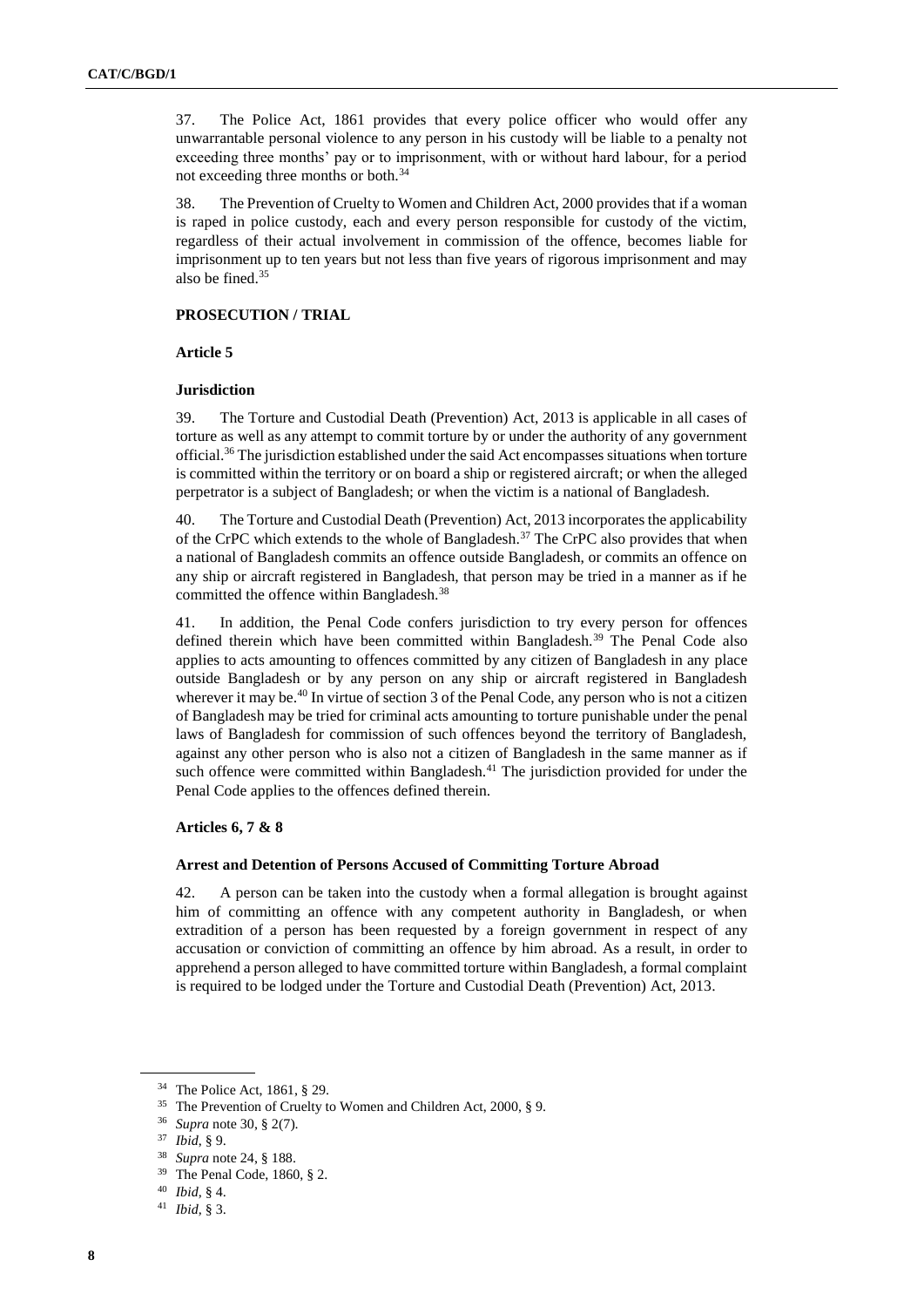43. On the other hand, the Extradition Act, 1974 authorises to apprehend a fugitive offender and take him into custody.<sup>42</sup> The requisition for the surrender of a fugitive offender shall be made by a diplomat or the government of another State.<sup>43</sup> The Magistrate authenticates the arrest warrant upon inquiry and send the offender to prison until his return.<sup>44</sup>

44. The provisions of the CrPC relating to bail shall apply to a fugitive offender whom the requesting State is seeking to be extradited as if he or she were an accused or convicted person in Bangladesh. The Magistrate before whom such fugitive offender will be brought shall have, as far as may be, the same powers and jurisdiction as a Court of Sessions under the CrPC so far as it relates to release of such accused person/offender on bail.<sup>45</sup>

#### **Domestic Prosecution of Individuals not Extradited**

45. In prosecuting individuals not extradited, the constitutional provisions along with other legal provisions concerning fair trial are to be followed. The Constitution guarantees any person who is accused of a criminal offence the right to a fair and public trial by an independent and impartial court or tribunal established by law.<sup>46</sup> In addition, sections 177– 365 of the CrPC lay down the procedures to be followed with a view to ensuring fair trial of a person accused of committing any offence including torture. The CrPC, in line with the Constitution, provides for specific time-limit for conclusion of criminal trials.<sup>47</sup> Below is provided a brief account of constitutional safeguards as to fair trial of the persons accused of committing torture in Bangladesh-

#### *Right to equality before courts and tribunals*

46. The Constitution guarantees equal application and protection of law.<sup>48</sup> The Constitution provides that to enjoy the protection of the law, and to be treated in accordance with law is an inalienable right of every citizen, wherever he may be, and of every other person for the time being within Bangladesh. The Constitution further provides that no action detrimental to the life, liberty, body, reputation or property of any person can be taken except in accordance with law.<sup>49</sup>

## *Presumption of innocence*

47. An accused person charged with a criminal offence is presumed innocent until proved guilty. In other words, an accused person is not required to prove his innocence.<sup>50</sup> The prosecution is to prove beyond all reasonable doubts that an accused person is guilty of the offence charged with.<sup>51</sup>

#### *Protection against double jeopardy*

48. The Constitution provides that no person will be prosecuted and punished for the same offence more than once.<sup>52</sup> The CrPC has reinforced the constitutional protection against double jeopardy by providing that a person who has once been tried by a court of competent jurisdiction for an offence, and convicted or acquitted of, will not be liable to be tried again for the same offence.<sup>53</sup>

- <sup>46</sup> *Supra* note 7, § 35(3).
- <sup>47</sup> *Supra* note 24, § 339 C.
- <sup>48</sup> *Supra* note 7, §§ 27 & 31.

<sup>50</sup> *See* CCPR/C/BGD/1 (3 September 2015) 31, ¶ 162.

<sup>42</sup> The Extradition Act, 1974, § 5.

<sup>43</sup> *Ibid*, § 7.

<sup>44</sup> *Ibid*, § 6.

<sup>45</sup> *Ibid*, § 19.

<sup>49</sup> *Ibid,* §§ 31-32.

<sup>51</sup> *Hasan Rony v. State* [2004] 56 DLR 580.

<sup>52</sup> *Supra* note 7, § 35(2).

<sup>53</sup> *Supra* note 24, § 403.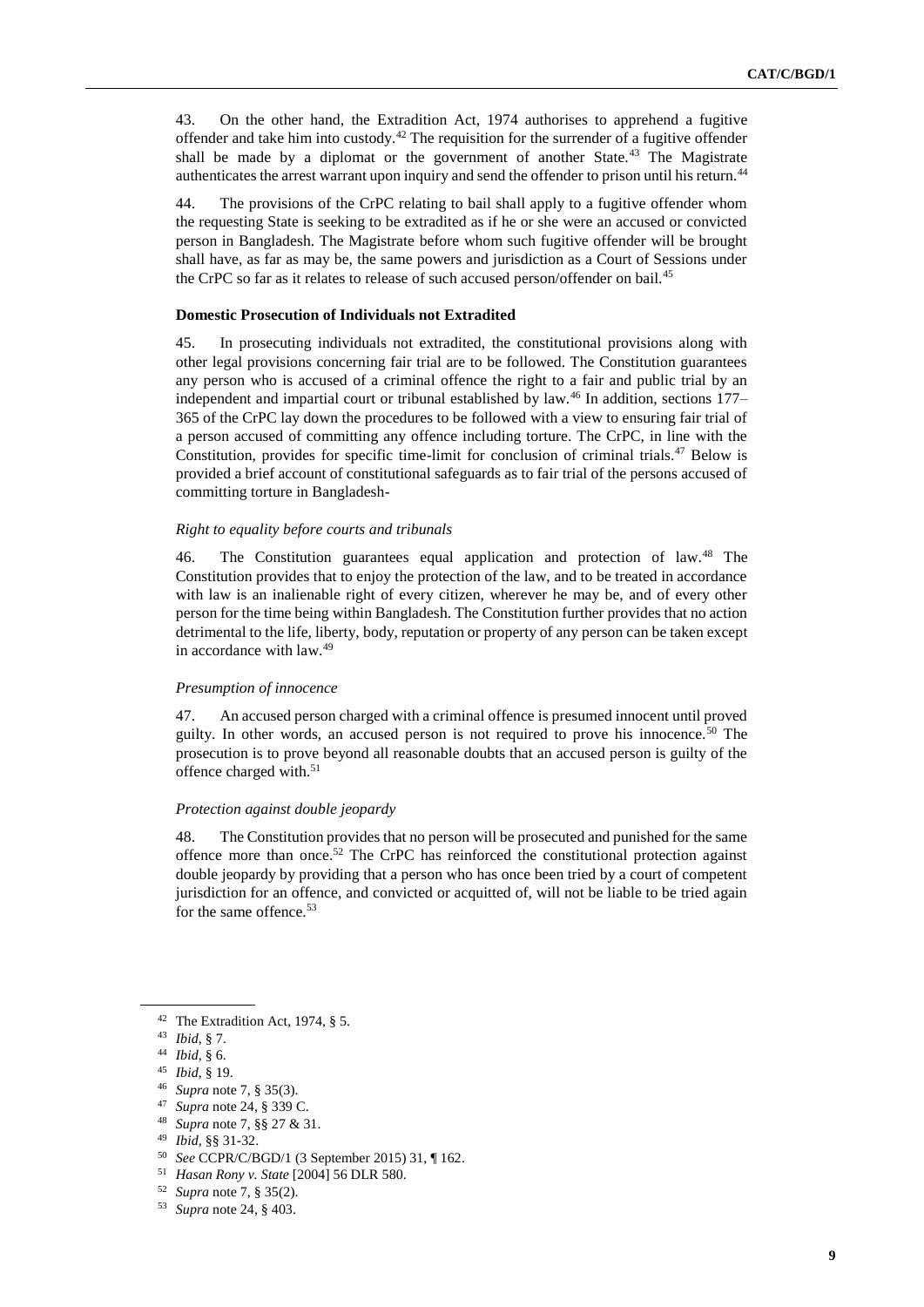## *Right to legal assistance*

49. The Constitution provides that an arrested or detained person will have the right to consult and be defended by a legal practitioner of his choice.<sup>54</sup> This right has been further recognized in the CrPC, which provides that an accused person has the right to be defended by a lawyer of his or her own choice.<sup>55</sup>

50. The Legal Aid Services Act, 2000 provides for legal aid when the accused person is unable to appoint any counsel due to financial constraint.<sup>56</sup>

## *Right of the accused to be promptly informed of the grounds of arrest and charges*

51. The Constitution provides that that no person who is arrested will be detained in custody without being informed. The CrPC provides when a person is arrested he will have to be notified of the reasons for arrest without delay.<sup>57</sup>

52. The CrPC provides that when a court indicts an accused person, the charges will be read over and explained to him and the accused person will be asked whether he pleads guilty of the offence charged or claims to be tried.<sup>58</sup>

## *Right to defend oneself against criminal charge*

53. The CrPC provides that an accused person will be entitled to furnish his defence and adduce evidence he may have in support of his innocence.<sup>59</sup> Moreover, an accused person will be a competent witness for the defence and may give evidence to prove his innocence.<sup>60</sup>

## *Right of the accused to be present in trials*

54. The CrPC provides all evidence should be taken in the presence of the accused person or in presence of his lawyer as the case may be.<sup>61</sup>

## *Right to have convictions reviewed by a higher court/tribunal*

55. The right to appeal against convictions is available in the legal system of Bangladesh. The Constitution provides that the Appellate Division of the Supreme Court will have the power to hear and determine appeals from judgments, decrees, orders or sentences of the HCD.<sup>62</sup> The CrPC also contains extensive provisions on appeal. In Bangladesh, an appeal may lie on a matter of fact as well as on a matter of law.<sup>63</sup>

## **Extradition of Persons Accused of Torture**

56. Section 18 of the Torture and Custodial Death (Prevention) Act, 2013 provides for extradition of a foreigner who is either accused of or convicted of torture. It has been provided that a request of extradition for offences mentioned in aforesaid Act shall be dealt with in accordance with the Extradition Act, 1974. If a request is made by any country's government, the authorized department of the Ministry of Foreign Affairs of Bangladesh will notify that government regarding the extradition of any individual.<sup>64</sup> The aforesaid Act also provides that offences defined therein shall be deemed to be included in any extradition treaty concluded between Bangladesh and any other States as the case may be.<sup>65</sup>

- <sup>59</sup> *Ibid,* § 265I.
- <sup>60</sup> *Ibid,* § 340.

- <sup>62</sup> *Supra* note 7, § 103.
- <sup>63</sup> *Supra* note 24, § 418.
- <sup>64</sup> *Supra* note 30, § 18(2).
- <sup>65</sup> *Ibid*, § 18(4).

<sup>54</sup> *Supra* note 7, § 33(1).

<sup>55</sup> *Supra* note 24, § 340(1).

<sup>56</sup> The Legal Aid Services Act, 2000, § 3(1).

<sup>57</sup> *Supra* note 24, § 56.

<sup>58</sup> *Ibid*, § 265D.

<sup>61</sup> *Ibid,* §§ 265B & 353.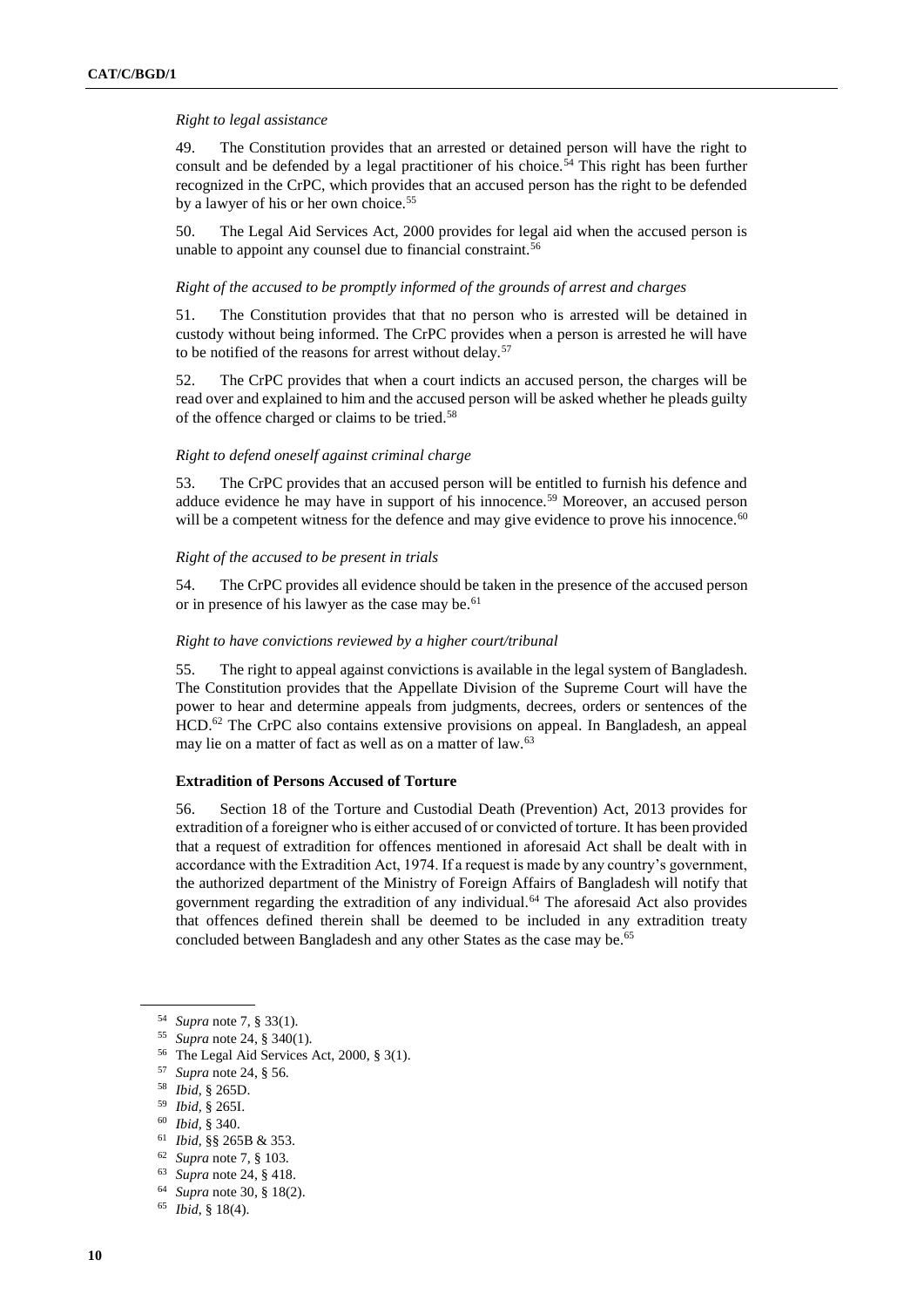57. The Extradition Act, 1974 provides an extensive list of offences as extraditable offences. These extraditable offences are taken into account while concluding extradition treaties between the States Parties. The Extradition Act refers, among others, to malicious or wilful wounding or inflicting grievous bodily harm, culpable homicide, rape, unlawful detention of children, trafficking in women, robbery for which a treaty State may seek extradition.<sup>66</sup>

58. Extradition of persons who might be accused or convicted of torture within the jurisdiction of a foreign State with whom Bangladesh has not signed any extradition treaty is permissible under the Extradition Act, 1974.<sup>67</sup>

59. The Extradition Act, 1974 provides that a fugitive offender who has been taken into custody, but has not yet been conveyed out of Bangladesh within two months after such committal, may apply to the HCD of the Supreme Court in order to be discharged from custody.<sup>68</sup> However, a broad construction of section 18(2) of the Torture and Custodial Death (Prevention) Act, 2013 supports the view that an accused foreigner may be tried for torture if he or she has not been extradited.

## **Article 9**

#### **Mutual Legal Assistance**

60. The Mutual Legal Assistance in Criminal Matters Act, 2012 ('the Mutual Legal Assistance Act') has been enacted to facilitate inter-state cooperation in respect of enquiry, prosecution and judicial proceedings relating to criminal matters.

61. The scope of cooperation with a foreign government under the Mutual Legal Assistance Act includes: (a) searching or identifying any person; (b) taking testimony or statements of any person; (c) issuing the process of any foreign court; (d) providing original or certified copies of documents, records and information regarding the relevant matter in which the banking, financial, corporate or commercial records shall also be included; (e) ensuring the availability of the arrested or any other person for giving assistance in any investigation or taking testimony; (f) enquiry, confiscation or arrest; and (g) any kinds of assistance not inconsistent with this Act which the concerned States are mutually agreed upon to provide with.<sup>69</sup>

62. According to the Mutual Legal Assistance Act, an administrative body called, 'the Central Authority'<sup>70</sup> is responsible for receiving and addressing requests for assistance from any foreign State and send requests made by Bangladesh to any foreign State for any judicial assistance.<sup>71</sup> In addition, the Central Authority exercises the power and authority of a coordinator in the case of giving or receiving assistance to or from a foreign State, and also determine terms and conditions with a view to responding the requests for such assistance.<sup>72</sup>

63. The Mutual Legal Assistance Act incorporates provisions to provide mutual assistance irrespective of any agreement between Bangladesh and any other foreign State in relation to criminal matters.<sup>73</sup> In addition to the aforesaid Act, the Mutual Legal Assistance in Criminal Matters Rules, 2013 has been framed in order to lay down procedures facilitative of receiving and sending mutual judicial assistance.

<sup>66</sup> *See* the schedule to the Extradition Act, 1974. *Supra* note 36.

<sup>67</sup> *Ibid*, § 4. Also, *see Supra* note 30, § 18(5).

<sup>68</sup> *Supra* note 42, § 12.

<sup>69</sup> The Mutual Legal Assistance in Criminal Matters Act, 2012, § 8(3).

<sup>70</sup> *Ibid*, § 3. The GoB shall, by notification in the official Gazette, determine the Central Authority.

<sup>71</sup> *Ibid*, § 4.

<sup>72</sup> *Ibid*, § 4 (e) & (f).

<sup>73</sup> *Ibid*, § 8.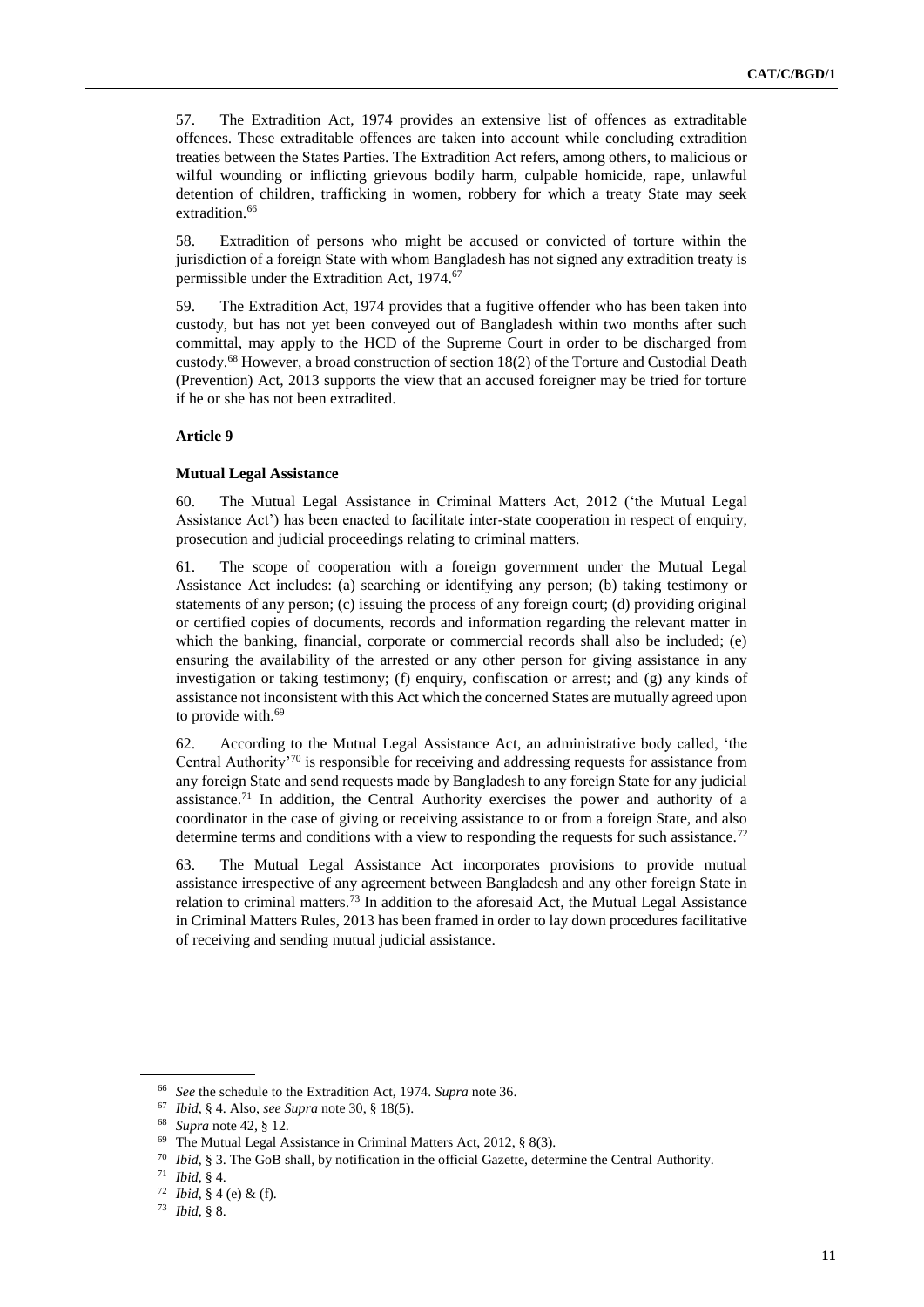#### **PREVENTION**

#### **Article 10**

#### **Education and Information**

64. The Bangladesh Police Academy ('the BPA') is the apex training institute of the Bangladesh police. Among others, it regularly conducts training on human rights. The BPA imparts knowledge, skill and training with a view to orienting the police officers with the administration of criminal justice system as well as relevant rules and regulations. The courses under its training program include, among others, human rights, gender consciousness, social responsibility, human trafficking, women and child abuse etc. The course on human rights is embedded in all the curricula of basic training.

65. The BPA has entered into partnership with ICITAP (International Criminal Investigative Training Assistance Programme – a project of the US Justice Department), Asia Foundation, ICRC, and PRP (Police Reform Programme) to provide international standard training courses to the entry level police officers.

66. The Criminal Investigation Department, a special branch of Bangladesh Police imparts separate training on prevention of violence against women and children, human rights, prosecution and investigation etc.

67. In addition, the Police Staff College has incorporated human rights courses in their training curricula for the junior and senior police officers as well as the officers of other law enforcement agencies under the Ministry of Home Affairs i.e. Corrections officers, Fire Service and Civil Defense officers, DNC officers etc. The courses are namely, Management Course on Human Rights and Key International Issues for Senior Police Officers, Police Management and Human Rights, Human Rights and Law Enforcement, Human Rights and Humanitarian Law, International Human Rights Law and Community Policing, Methods of Combating Human Trafficking Course, Training of Trainers (TOT) on Human Rights and Human Rights Training for the POM Commanders etc.

68. The Faculty of Law of Rajshahi University conducts a two-year Master's programme in Police Science, which is mandatory for certain law enforcement staff.

69. *Bangladesh Ansar & VDP* performs special duties as a law enforcement agency. They are responsible for, among others, maintaining internal security, public welfare, law and order in rural area. There are nine training institutes which provide training to the members of *Ansar & VDP*. In addition, *Bangladesh Ansar & VDP* Academy provides training to the members of *Ansar & VDP*. The Academy has put special emphasis on inclusion of human rights aspects in its training curriculum. The Academy conducts courses on gender sensitivity. It is to be noted that *Ansar & VDP* is the agency where the number of female members is equal to the number of their male members.

70. Border Guard Bangladesh (BGB) is responsible for guarding the territorial border of Bangladesh, prevention of smuggling, drugs, narcotics and other trans-border crimes. There are two training institutions which provide training to the BGB members. The courses of the training include among others, human rights, gender perspective and prevention of torture.

## **Article 11**

#### **Review of Interrogation Rules and Practices**

71. The CrPC provides that the officer in charge of a police-station or post is responsible for safe custody of all prisoners/ arrested persons brought to the station or the post.<sup>74</sup> The law also requires that before admitting any prisoner or arrested person to custody, the concerned police officer should carefully examine them and record a full description of any marks of injury found if any in the general diary.<sup>75</sup>

<sup>74</sup> *Supra* note 24, § 328(a).

<sup>75</sup> *Ibid,* § 328 (b).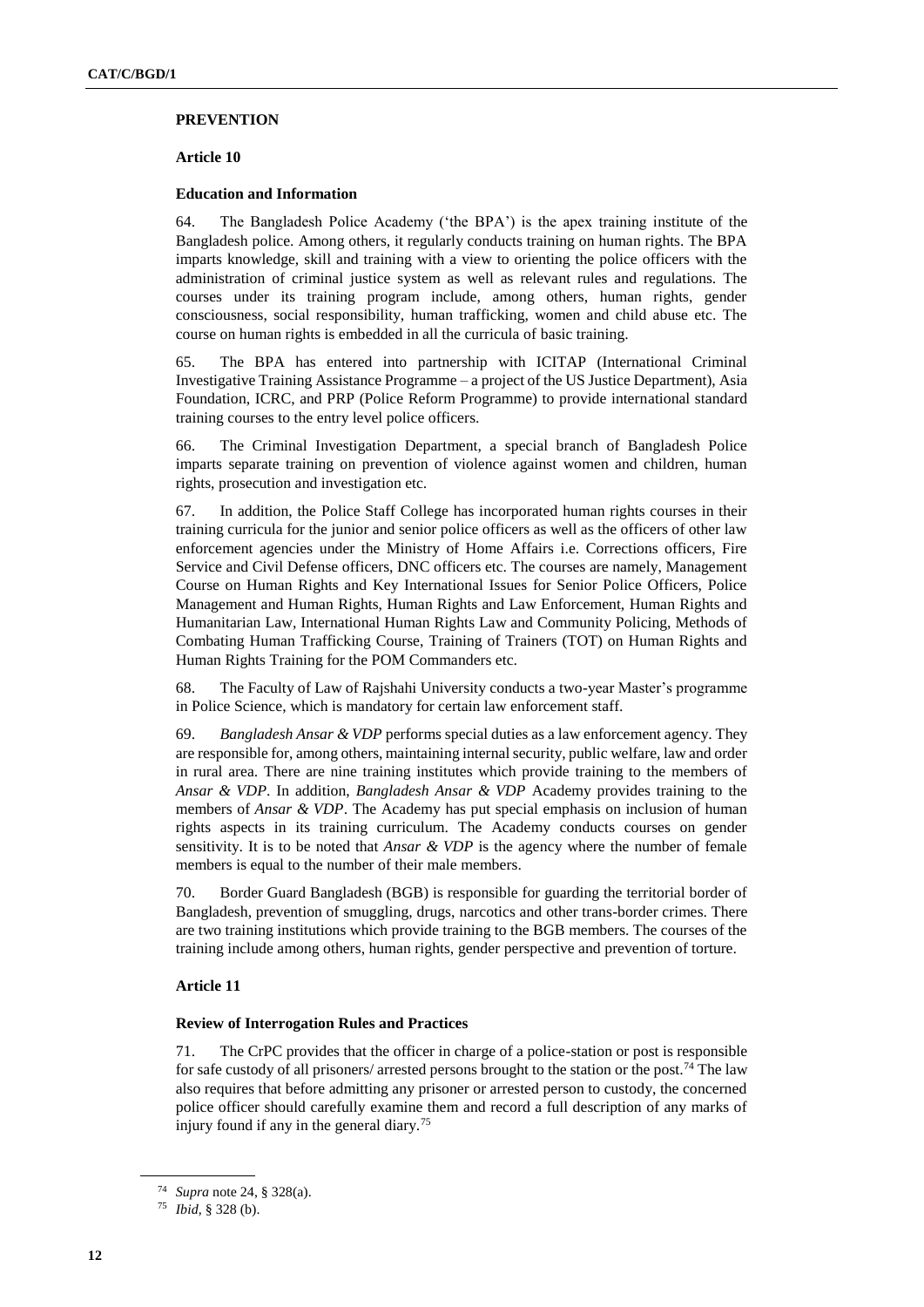72. The CrPC provides that police officers will not offer or make, or cause to be offered or made, any inducement or threat while carrying out interrogation.<sup>76</sup> Each and every incident where force or threat is used must be enquired into as per the legal procedures laid down in the Police Regulation, Bengal-1943, the CrPC, the Penal Code, and other applicable laws.

73. Having regard to the application of section 54 of the CrPC, the Supreme Court in *Bangladesh Legal Aid and Services Trust v. Bangladesh*<sup>77</sup> laid down, among others, the following directives with a view to safeguarding the rights of the arrested persons, such as –  $(i)$  whenever a police officer arrests a person under section  $54(1)$ , he will disclose his identity to the person to be arrested; (ii) the police officer will immediately record the reasons for arrest after bringing the arrested person to the police station; (iii) the police officer will record reasons for any injury found on the body of the arrested person, will take the arrested person to the nearest hospital or to a government doctor for treatment, and will obtain a certificate about the injuries; (iv) when an accused person is taken in custody for interrogation, the procedure mentioned hereinabove should be followed as far as possible;  $(v)$  the police officer, or the investigating officer, or the jailor (as the case may be) must inform the nearest Magistrate if any person dies in police custody or prison; (vi) a Magistrate will inquire if any person dies in police custody or prison.

## **Treatment of Prisoners**

74. The GoB formed a Commission in 1978 with a view to ensuring better management of the prisons in the country. The Commission recommended for abolition of all kinds of physical punishment of the inmates. In addition, the Commission recommended for granting special remission to the prisoners as a reward for good behaviour. The GoB has implemented these recommendations. More recently, the GoB has formed a committee with a view to reforming the Prisons Act in line with human rights standards.

75. Every prison is regularly visited and inspected by the Jail Superintendent, the Jailor, the Deputy Inspector General of Prisons, the Inspector General of Prisons, the District Magistrate and the District Judge. While the Jail Superintendent visits the prison once in a day, the District Magistrate and the District Judge visit once in a month.

76. The Prison Authority provides basic training to the prison officials on prison management at the Jail Training Academy, Rajshahi and the Jail Training Institute, Dhaka. Another training academy called *Bangabandhu Sheikh Mujib Prisons Academy* is going to be launched soon. The prison officials also get training at various government training institutes such as the Bangladesh Public Administration Training Centre etc. The training institutes offer 10 to 15 courses on the duties and functions of prison officers. The training manual includes among others human rights, prohibition of torture, gender sensitivity. The manual also sensitizes the prison officers about dealing with torture victims.

## **Article 12**

## **Prompt and Impartial Investigation**

77. The Torture and Custodial Death (Prevention) Act, 2013 provides that investigation shall be initiated as soon as the Superintendent of Police registers a complaint of torture as per the order of court.<sup>78</sup> However, the court may order judicial inquiry instead, if the aggrieved person applies to the court on the grounds that a proper investigation by the police is unlikely to happen.<sup>79</sup> As regards investigation by the police, the court will not order any police officer below the rank of the accused person to investigate any complaint of torture.<sup>80</sup>

78. An investigation/ judicial inquiry about allegation of torture must be completed within 90 days from the date of filing of the complaint.<sup>81</sup> The law provides that investigation officer

<sup>76</sup> *Supra* note 24, § 163.

Supra note 25.

<sup>78</sup> *Supra* note 30, § 5(2).

<sup>79</sup> *Ibid*.

<sup>80</sup> *Ibid*, § 5(5).

<sup>81</sup> *Supra* note 30, § 8(i).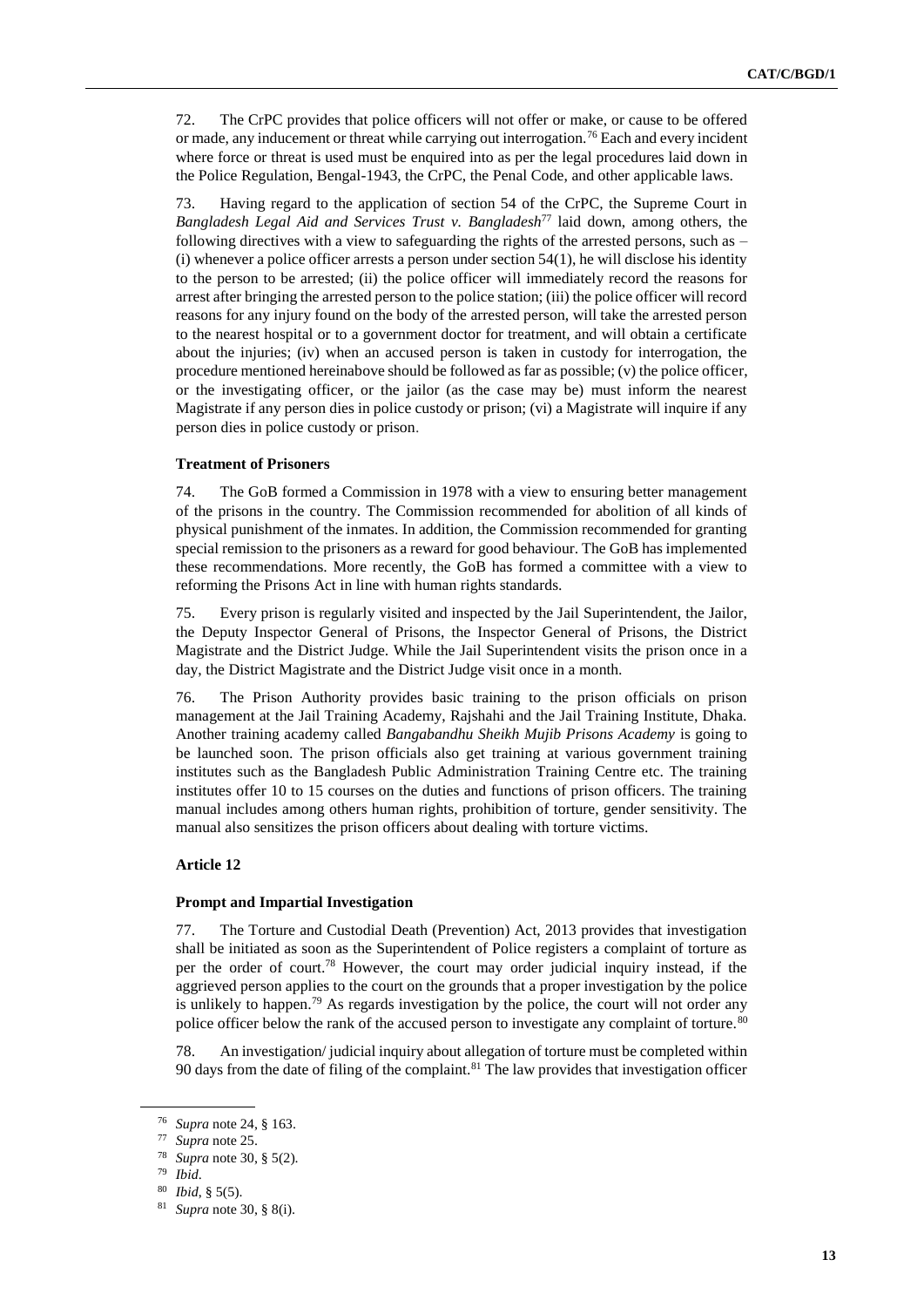will have to provide explanation before the court in the case of any delays to complete the investigation.<sup>82</sup> The court while settling the issue of extension of time shall hear the victims or aggrieved persons.<sup>83</sup>

## **PROTECTION**

## **Article 13**

#### **Right to Complain about Torture**

79. The Torture and Custodial Death (Prevention) Act, 2013 provides that a victim of torture, without any prior approval, has the right to lodge a complaint with a competent court about any purported act of torture. After receiving such complaint, the competent court will record the complainant's statement and order for medical examination of the victim by a registered medical practitioner. In case the victim is a female, a female medical practitioner will examine her. The law provides that such medical report should contain description and timing of the injury. The medical report has to be submitted to the court within 24 hours. The victim or his representative is entitled to have a copy of the medical report. The court, if it thinks appropriate, may order for admission of the victim to hospital for treatment.<sup>84</sup> The court, thereafter, will direct the concerned Superintendent of Police or any other superior police officer to register a complaint of torture.<sup>85</sup>

80. If any person other than the victim of torture apprises any competent court of any incident of commission of torture to a third person, the court may issue order ensuring safety and security of such person. The court, if thinks appropriate, may inspect the place where the incident of torture is alleged to have occurred.<sup>86</sup>

81. In addition to the foregoing, any person other than the victim of torture may lodge complaint about torture with a Court of Sessions or a police officer not below the rank of the Superintendent of Police under section 7 of the aforesaid Act. If any complaint about torture is lodged with such police officer, the concerned officer will submit a report to the appropriate Court of Session within 24 hours. $87$ 

#### **Protection of Complainant and Witness**

82. Section 11 of the Torture and Custodial Death (Prevention) Act, 2013 provides that a complainant may apply to a Court of Sessions for protection against a person accused of committing torture. The court may order detention of the person against whom such complaint has been made for a period of not less than 7 days and may also make such order as prohibiting his or her entry into a particular area for ensuring safety of the person who has petitioned the court seeking protection. Bangladesh is yet to formulate a full-fledged legislation for the witness protection. However the Law Commission has recently published a report proposing law related to protection of victims and witnesses of crimes involving grave offences which is currently under consideration. Besides, there are instances where the GoB has taken special witness protection measures on a case by case basis.<sup>88</sup>

#### **Article 14**

#### **Compensation for the Torture Victims**

83. The Torture and Custodial Death (Prevention) Act, 2013 provides that a person convicted of torture is required to pay a fine amounting BDT 25,000.00 to the victim. If death

<sup>82</sup> *Ibid*, § 8(ii).

<sup>83</sup> *Ibid*, § 8(iii).

<sup>84</sup> *Supra* note 30, § 4.

<sup>85</sup> *Ibid*, § 5(1).

<sup>86</sup> *Ibid,* § 6.

<sup>87</sup> *Ibid*, § 6.

<sup>88</sup> International Crimes Tribunal Rules of Procedure, 2010, § 58A.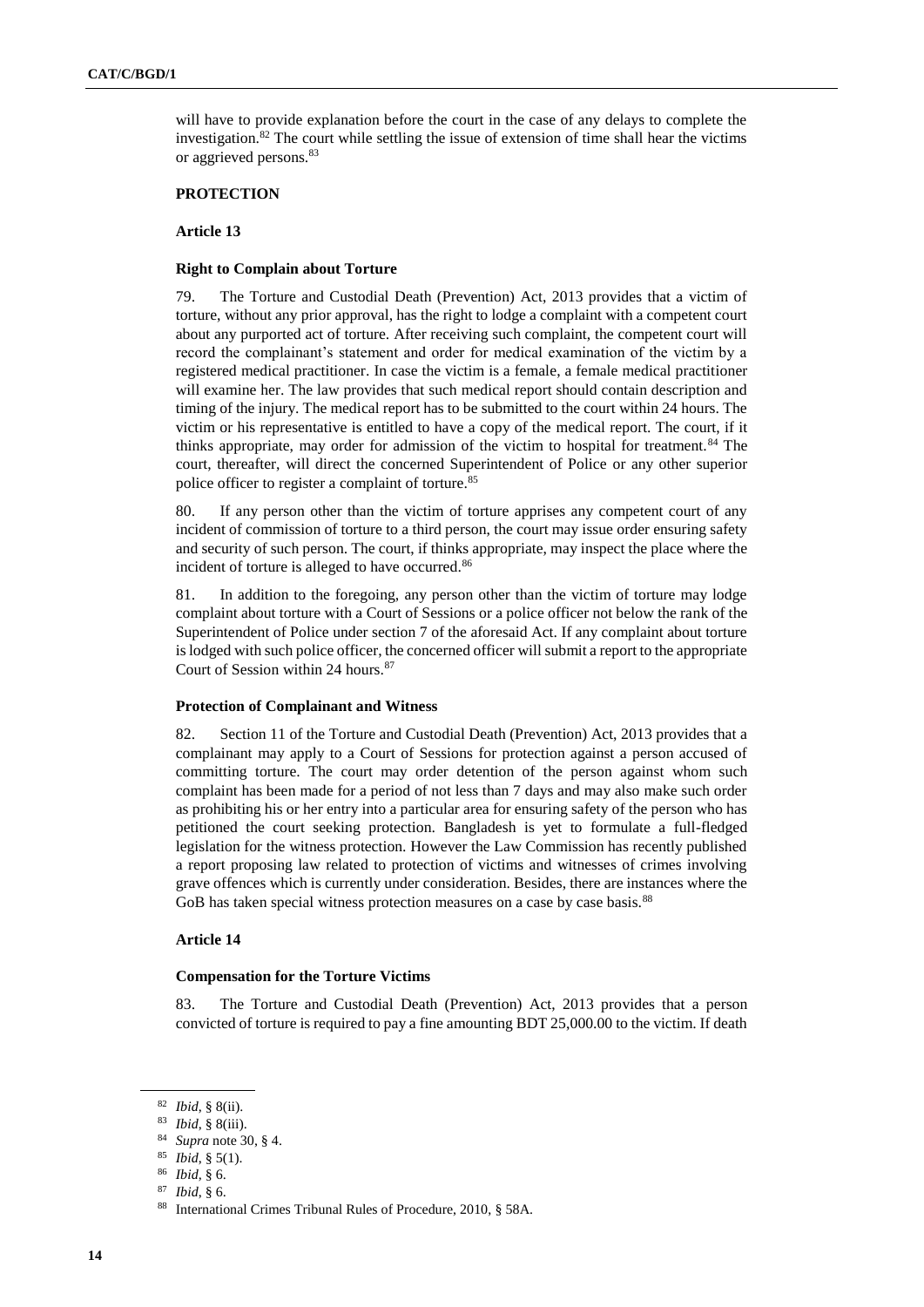occurs as result of torture, the convicted person will be required to pay a fine amounting BDT 200,000.00 to the next of kin of the victim.<sup>89</sup>

84. In *BLAST v. Bangladesh*, the Supreme Court held that it would award compensation whenever it would find infringement of fundamental rights by the police while making arrest under sections 54 and 167 of the CrPC.<sup>90</sup> There are cases where the Supreme Court awarded compensation for detention of citizens without any legal basis or because of utter negligence.<sup>91</sup>

## **Article 15**

#### **Evidentiary Value of Statements Made as a Result of Torture**

85. The Constitution of Bangladesh as well as other laws provides for protection against self-incrimination. The right not to be compelled to be a witness against oneself is a constitutionally entrenched fundamental right.<sup>92</sup> Moreover, the CrPC reiterates this constitutional right by providing that no influence, by means of any promise or threat or otherwise, will be used to induce an accused person to disclose or withhold any matter within his or her knowledge.<sup>93</sup>

86. The Evidence Act, 1872 contains provisions rendering forced confessions as legally inadmissible evidences. The said Act provides that any confession if obtained by inducement, threat or promise is irrelevant in a criminal proceeding.<sup>94</sup> Moreover, law forbids use of confession made to a police officer as evidence against the accused person making it.<sup>95</sup> Besides, a confession made in the police custody unless in the immediate presence of a Magistrate following applicable procedure is not legally admissible as evidence against the accused person making it.<sup>96</sup>

87. In addition to the above, sections 164 and 364 of the CrPC along with Rule 79 of the Criminal Rules and Orders, 2009 provide that confessions are to be recorded during the courthours either in a Magistrate's Court or premises ordinarily used as a court house.<sup>97</sup> Before recording a confession, the concerned accused person will be given sufficient time for reflection and he will not come in contact with any police officer or any other person at that time.<sup>98</sup>

88. The CrPC provides that a competent Magistrate, before recording a confession, should explain to the accused person making it that he is not bound to make a confession, and that if he does so it may be used as evidence against him. Moreover, a Magistrate should not record any such confession unless he has reason to believe that it is being made voluntarily.<sup>99</sup>

89. In similar vein, the Supreme Court in *State v*. *Abul Hashem*<sup>100</sup> has observed that a Magistrate who records confession should enquire about how the accused person was treated at the police station. Failure to follow the standards will render the confessions inadmissible as evidence either against the accused who has made it, or against any co-accused.

<sup>89</sup> *Supra* note 30, § 15.

<sup>90</sup> *Supra* note 24, § 363.

<sup>91</sup> *Shahnewaz v. Bangladesh* [1998] 50 DLR 633; *Korban v. Bangladesh* [2003] 55 DLR 194.

<sup>92</sup> *Supra* note *7*, § 35(4).

<sup>93</sup> *Supra* note 24, § 343.

<sup>94</sup> The Evidence Act, 1872, § 24.

<sup>95</sup> *Ibid*, § 25.

<sup>96</sup> *Ibid*, § 26.

<sup>&</sup>lt;sup>97</sup> The Criminal Rules and Orders, 2009, § 79(1).

<sup>98</sup> *Ibid*, § 79(4).

<sup>99</sup> *Ibid*, § 164(3).

<sup>100</sup> [1998] 50 DLR 17.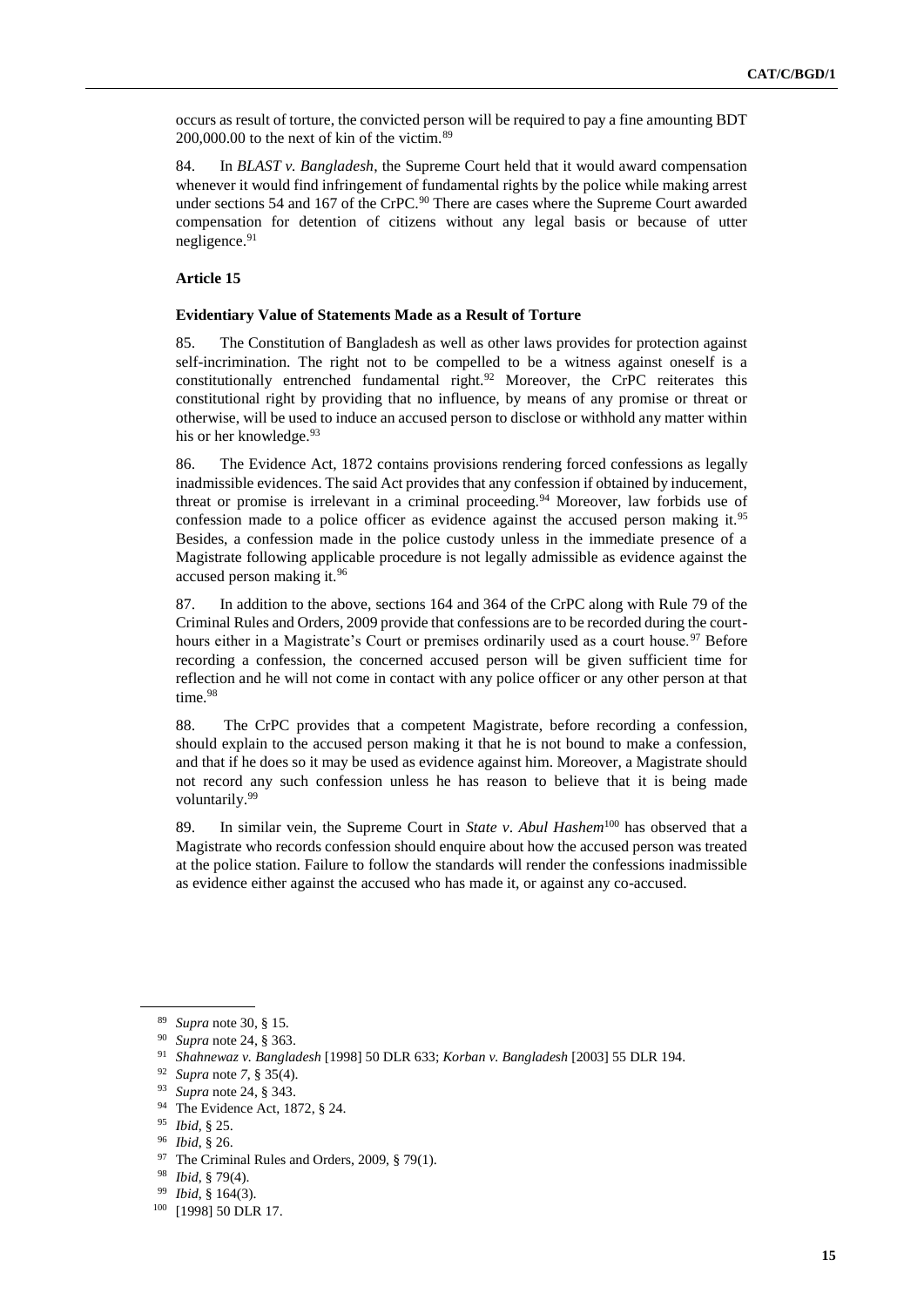## **Article 16**

#### **Prohibiting other Forms of Cruel, Inhuman or Degrading Treatment or Punishment**

90. Corporal punishment in educational institutions has been traditionally an accepted practice in Bangladesh. The Supreme Court in Writ Petition no. 5684 of 2010 has issued directives to stop all forms of corporal punishment in primary and secondary educational institutions. Accordingly, the GoB has issued a circular prohibiting all forms of corporal punishment in all such educational institutions**.** 

91. The said circular states that imposition of corporal punishment will be treated as a misconduct. The circular has directed the District Education Officer and *Upazila* Secondary Education Officer to take effective steps to eliminate corporal punishment, and also to take appropriate action under the Penal Code, the Children Act, 2013, and wherever appropriate, to initiate departmental proceedings.

92. According to the said circular, the heads of the educational institutions should take necessary steps to eliminate corporal punishment in their respective educational institutions. The Managing Committee of the schools are directed to identify the teachers who mete out corporal punishment and take punitive action against them. The circular has further directed the Inspectors under the Offices, Departments and Education Boards under the Ministry of Education to monitor imposition of corporal punishment when inspecting educational institutions and submit a report in this regards.

93. In view of frequently reported allegations of sexual harassment of women, the Supreme Court in Writ Petition no. 5916 of 2008 issued directives on protection of women against sexual harassment. These guidelines are to be followed at workplaces and educational institutions in both public and private sectors alike. The objectives of these directives include creating awareness about sexual harassments. As per the directives of the Supreme Court, Complaint Committees have been set up in a number of Ministries, Divisions, educational institutions and other workplaces to receive and address allegations of sexual harassment.

#### **NON REFOULMENT**

#### **Article 3**

94. Neither the Torture and Custodial Death (Prevention) Act, 2013 nor any other domestic statute obliges the GoB to expel, return or extradite a foreigner to a State where he or she would be in danger of being subjected to torture. Bangladesh remains committed to complying with its obligations of *non-refoulement* under this provision by refraining from expelling, returning or extraditing persons to another State where they may be in danger of being subjected to torture.

95. Currently Bangladesh is hosting over one million Forcibly Displaced Myanmar Nationals (FDMN) who fled atrocities and torture in the Rakhine State of Myanmar. A number of independent studies and reports including those published by the UN or UN mandated entities suggest that the FDMNs, ethnically identified as '*Rohingyas*', had been victims of worst forms of torture which include rape, burning, beating, killing, forced starvation, etc. Besides, due to systematic persecution and planned disenfranchisement, they remain vulnerable to continued violence and torture in Myanmar. That is why, while negotiating their return to Myanmar, Bangladesh government remained strictly committed to the principle of *non-refoulment* and pledged to send the Rohingyas back to Myanmar only when their safety, security and basic human rights are guaranteed.

# **IV. CONCLUSION**

96. The fullest implementation of the Convention against Torture is undoubtedly a challenging task which requires extensive institutional and legal reforms as well as massive awareness among citizens and public officials, specially the law enforcement and members of judiciary. Bangladesh Government has already undertaken several measures to improve the responses from the authorities and bodies responsible for promotion and protection of